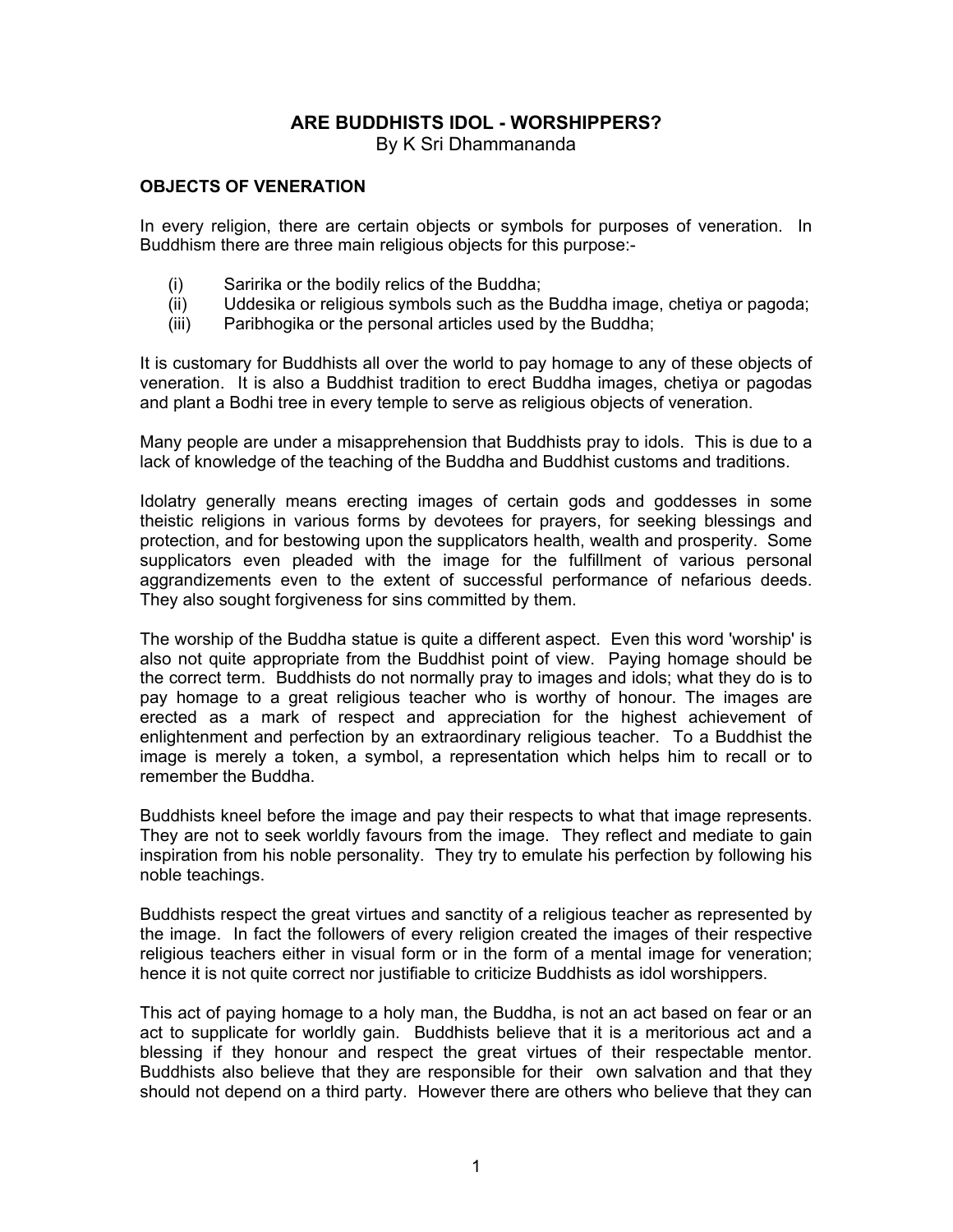gain their salvation through the intercession of a third party and these are the very people who -pass caustic remarks inferring that Buddhists are idolaters and are praying to the image of a man who was dead and gone. A person's physical body may disintegrate and dissolve into the four elements but his great virtues remain forever. Buddhists appreciate and respect those virtues. Therefore the allegation against the Buddhists is very unfortunate, entirely wrong and uncalled for.

When we study the teachings of the Buddha, we can understand that He has said that the Buddha was only a teacher who has shown the correct path for salvation and that it was up to the followers to lead a religious life and purify their minds in order to attain salvation, without depending on their religious teacher. According to the Buddha, there is no God or any other religious teacher who can send people either to heaven or hell. Man creates his own heaven and hell through his own thoughts, words and actions. Therefore praying to a third party for salvation without removing the evil thoughts from the mind is not of much use. Nevertheless there are people even amongst Buddhists, who whilst performing their traditional prayers in front of the images, would pour forth their troubles, misfortunes and difficulties begging the Buddha to help them sort out their problems. Although this is not a real Buddhist practice, such devotional acts do achieve some form of emotional relief and inspiration to the supplicants enabling them to gain courage and resolution to resolve their difficulties. This is also a common practice in many other religions. But for those who can understand the real basic cause of their problems, they need not resort to such practices. When Buddhists pay respects to the Buddha, they honour him by reciting some verses that expound his pristine virtues. These verses are not prayers in the sense of asking a God or a deity to wash away their sins. The verses are simply a means of paying homage to a great teacher who had enlightened and emancipated mankind to a specific way of life for the good of all humanity. Buddhists honour their religious teacher out of gratitude whilst others pray and make pleadings for their benefit and gain. Buddha has also advised us to 'Honour those who are worthy of honour'. Therefore, Buddhists can pay respects to and honour any religious teacher who is worthy of honour.

In place of prayers, Buddhists practise meditation for mind-training and self-discipline. For purposes of meditation, an object is necessary; without an object to hold on to, it is not easy to concentrate. Buddhists sometimes use the image or picture of the Buddha as an object on which they can concentrate and to control their mind.

Amongst the objects of meditation, visual objects have a better effect on the mind. Amongst the five senses, the object which we grasp through eye-consciousness has a greater influence over the mind than the objects that are grasped through any of the other senses. The eye organ can influence the mind more than any other organ. Therefore the object grasped through the eye organ helps the mind to achieve better and easier concentration.

The images are the language of the sub-conscious. If therefore, the image of the Enlightened One is reflected within one's mind as the embodiment of a perfect man, such reflection will penetrate into his sub-conscious mind and if sufficiently strong, will act as an automatic brake against evil impulses.

The Buddha image as a visual object has a good impact on the mind; the recollection of the achievements of the Buddha produces joy, invigorates the mind and uplifts man from a state of restlessness, tension, and frustration.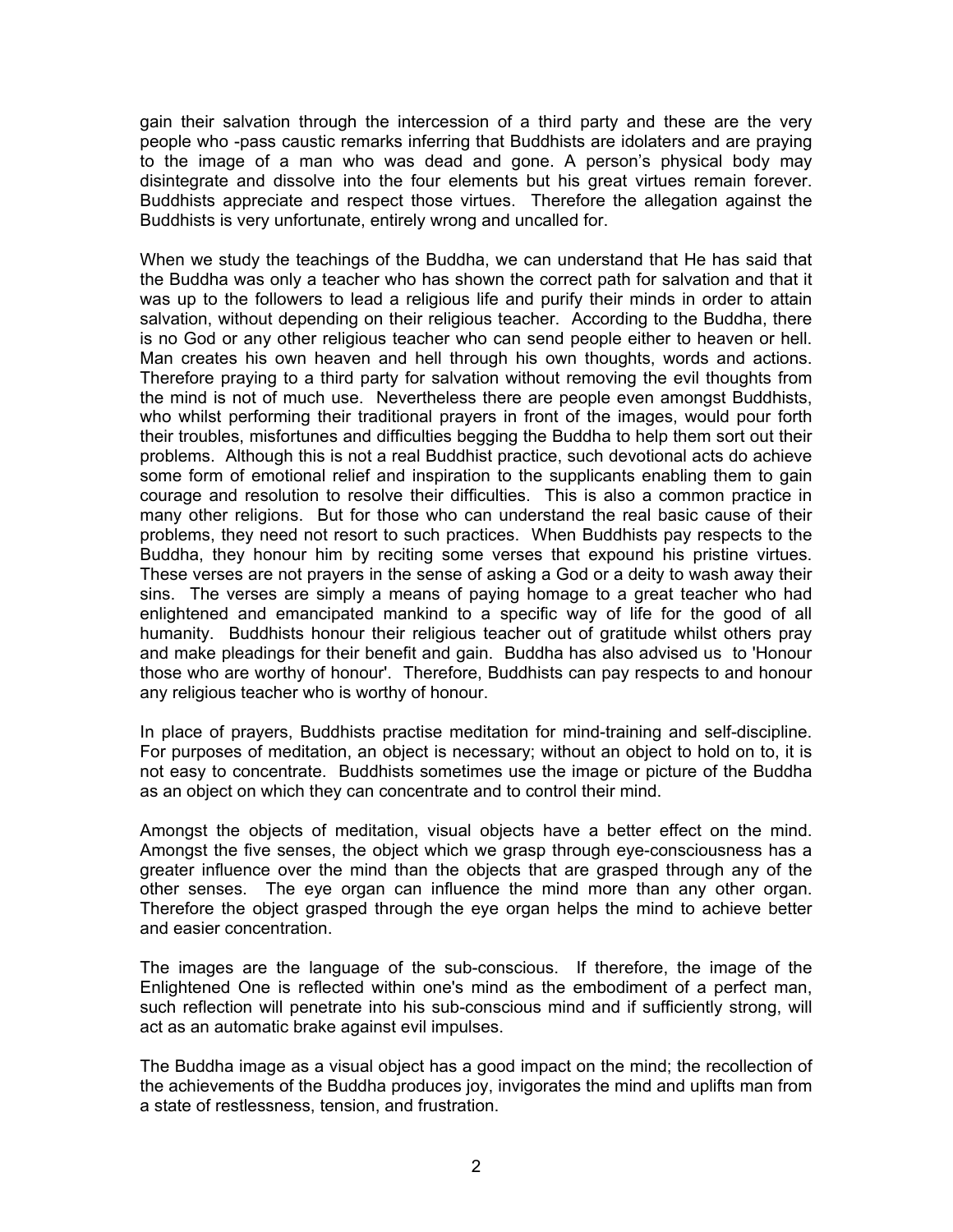One of the intentions of "Buddha-nussati" meditation on the Buddha is to create a feeling of devotion and confidence in the Buddha by realizing and appreciating his greatness. Therefore, the worship of the Buddha, where there are no prayers, vows or rituals should not be treated as idol worship, but as an ideal form of worship.

# **SALUTATIONS**

Some of the verses that Buddhists recite to remember their great teacher as a mark of respect in gratitude and in praise of the Buddha, are as follows:-

Namo Tassa Bhagavato Arahato Sammasambuddhassa - Honour to Him, the Blessed One, the Worthy One, the fully Enlightened One.

Further they recite some verses that explains the great qualities and virtues of the Buddha, such as:-

"Iti pi so Bhagava Araham Samma sambuddho vijja carana-sampanno Sugato Lokavidu Anuttaro Purisa dammasarathi Sattha Devamanussanam Buddho Bhagava ti "

These recitals are in the Pali language. If you are not familiar with this language you can recite the verses in any language in which you are familiar. The English translation is as follows:-

Such indeed is the Blessed One, Exalted, All-Knowing, endowed with knowledge and virtue. Well-gone, knower of the worlds. A Guide incomparable for the training of individuals, Teachers of gods and men, Enlightened and Holy.

# **A BUDDHIST STORY**

Here is a story that will help us to understand why the Buddha image is important to inspire our mind and to recall the Buddha into our mind. This story is found in Buddhist scriptures; but not that in the Pali Thripitaka.

A couple of hundred years after the Buddha, there was a devout monk in India named Upagupta. He was the most popular preacher at that time. Whenever he gave a sermon on the Dhamma, thousands of people would flock to listen to his preaching.

One day, Mara, the tempter, became jealous over Venerable Upagupta's popularity. Mara knew that Upagupta's popularity was helping to spread the teaching of the Buddha. He was not happy to see the words of the Buddha filling the minds and hearts of the people. He made a plan to stop the people from listening to Upagupta's sermons. One day, as Upagupta began his sermon, Mara organized a drama next to the place where Upagupta preached. A beautiful stage-show suddenly appeared. There were pretty dancing girls and lively musicians.

The people soon forgot about the sermon and crossed over to the show to enjoy the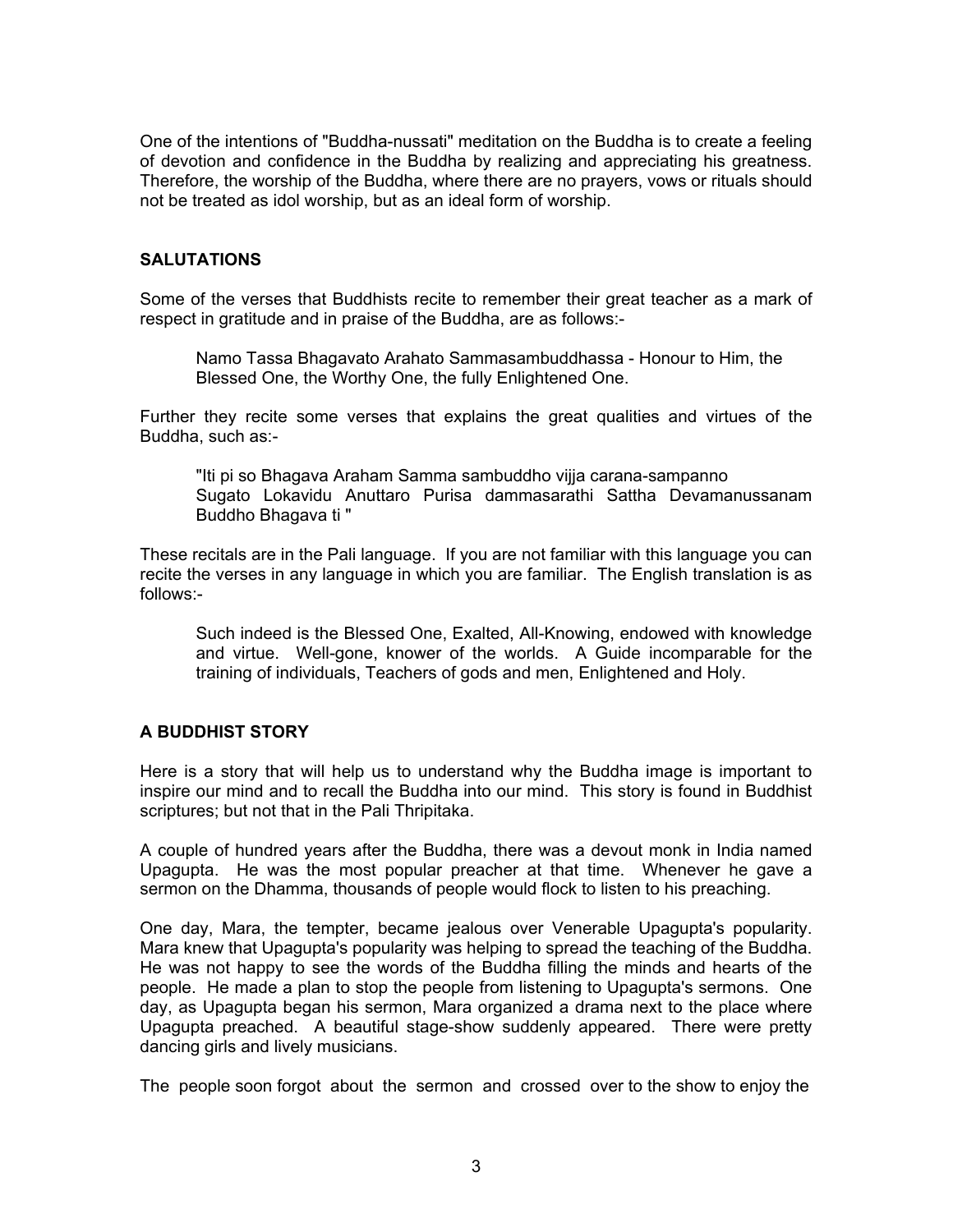performances. Upagupta watched the people slowly drifted away. Then he also decided to join the crowd. After that he decided to teach him a lesson.

When the performance ended, Upagupta presented Mara with a garland of flowers.

"You have organized a wonderful performance," Said Ven. Upagupta.

Mara, of course, was happy and proud of his achievement. He gladly accepted the garland from Upagupta and held his head high in the air.

Suddenly it happened; the garland changed into a snake-like coil. Slowly the coil tightened until it choked his neck. So painful was that coil gripping his neck, that he tried to pull the coil off. No matter how hard he pulled, he could not take the coil off his neck. He decided to ask help from Sakra, the King of the gods. He went to see him for help to remove the coil. Sakra also could not remove it. 'I cannot remove this coil," said Sakra, "Go and see Maha Brahma, who is the most powerful one."

So Mara went to see Maha Brahma and asked his help; but Maha Brahma also could not do anything. "I cannot remove this coil, the only one who can remove this coil is the person who put it on you," said Maha Brahma.

So Mara had to come back to Venerable Upagupta.

"Please remove this coil; it is so painful," he begged.

"Yes, I can do that only under two conditions," said Upagupta. "The first condition is that you must promise not to disturb Buddhist devotees anymore in the future. The second condition is that you must show me the real image of the Buddha. Because I know that you have seen him on many occasions, but I have never seen him. I would like to see the real Buddha image exactly like him, with the special thirty-two characteristics of his physical body".

Mara was so happy. He agreed with Upagupta. "But one thing " pleaded Mara, "if I change myself into the image of the Buddha, you must promise that you will not worship me, because I am not a holy person, like you".

"I will not worship you", promised Upagupta.

Suddenly Mara transformed himself into an image that looked exactly like the Buddha. When Upagupta saw the image, his heart was filled with great inspiration; a deep devotion arose in his heart. With folded hands, he at once worshipped the Buddha figure.

"You are breaking your promise," shouted Mara, "you promised you would not worship me. Now why do you worship me?"

"I am not worshipping you, you must understand I am worshipping the Buddha" said Venerable Upagupta.

From this story we can understand why the Buddha image is important to inspire us and to help us to recall the sublime Buddha into our mind so that we can venerate him. We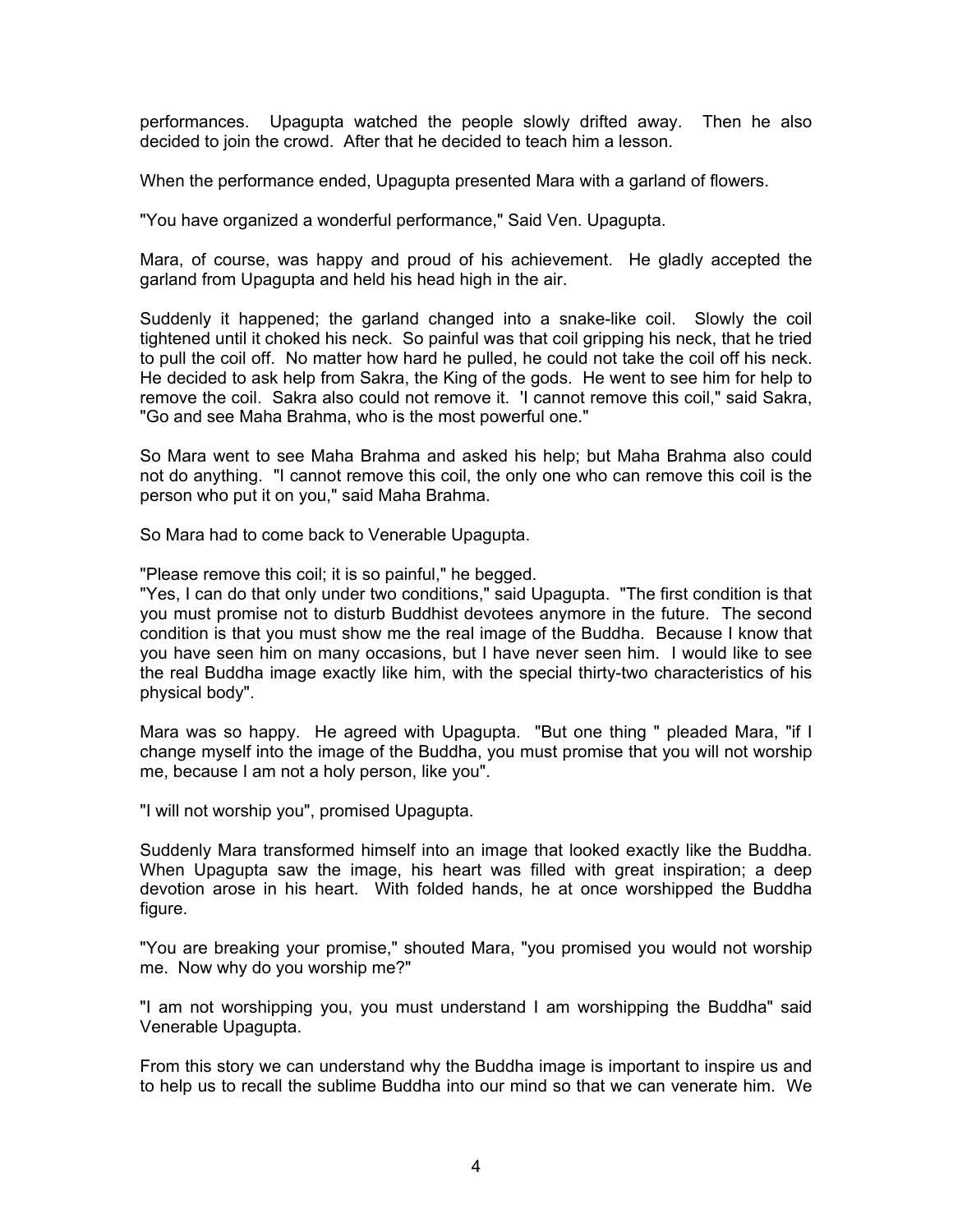Buddhists do not worship the material symbol or forms that only represent the Buddha. We pay our respects to the Buddha.

### **INSPIRATIONS FROM BUDDHA IMAGE**

The Buddha has passed away into Nibbana. He does not need worship and offerings, yet the result of worship will follow and people will be benefited by following his example and reflecting over his highest sacrifice and greatest qualities.

A Buddhist does not offer animal sacrifices in the name of the Buddha.

When some Buddhists see the image of the Buddha, devotion and happiness appear in their mind. This devotion or happiness; as an object that creates meritorious thoughts in the minds of devout Buddhists. This image of the Buddha also helps people to forget their worries, frustrations and problems and helps them to have some control over their mind.

Certain world famous philosophers, historians and scholars used to keep the Buddha image on a table in their reading rooms in order to get inspiration for a higher life and thought. Many of them are non-Buddhists. Many people honour their departed parents, teachers, great heroes, kings and queens, national and political leaders and other beloved persons by keeping their photographs to cherish their memories. They placed flowers to express their feeling of love, gratitude, reverence, appreciation and devotion. They recall their great qualities and remember with pride the sacrifices and services rendered by them while they were alive.

People also erect statues in memory of certain political leaders who have massacred millions of innocent people. Through their cruelty and greed for gaining power they invaded poor countries and created untold sufferings, atrocities and miseries by their plundering hordes. Yet they are being regarded as great heroes; and memorial services are conducted in honour of them, and flowers offered on their graves and tombs. If such practices can be justified why should some people ridicule followers of the Buddha as idol worshippers when they pay respect to their religious teacher who has served mankind without harming others and who has conquered the whole world through his love, compassion and wisdom.

Can anyone in their right senses say that this act of paying homage to the Buddha image is an uncultured, immoral or harmful act likely to disturb the peace and happiness of the people?

If an image is not important at all for a man to practise a religion then certain religious symbols and places of worship are also not necessary. Buddhists are condemned by some people as stone worshippers. But worshipping stones is harmless and more respectable than throwing stones at the followers of other religions.

# **IMPORTANCE OF PRACTICE**

However, to practise the teachings of the Buddha, a Buddha image is not compulsory; Buddhists can practise their religion without the image of the Buddha; they can do this because Buddha did not encourage people to develop "personality cult", i.e. according to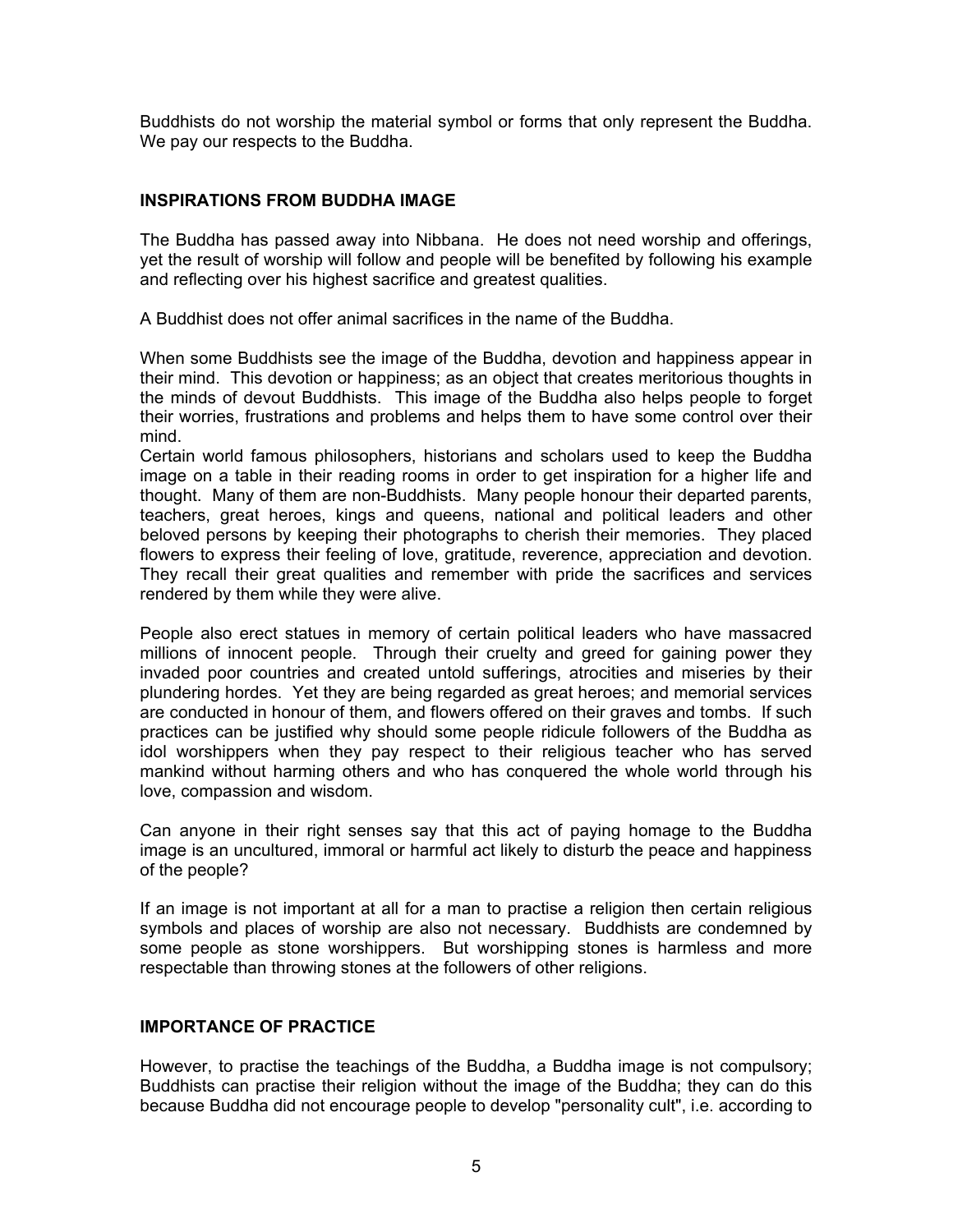the teaching of the Buddha, Buddhists should not depend on others, even on the Buddha himself - for their salvation.

During the Buddha's time, there was a monk named Wakkali. This monk always used to sit in front of the Buddha and admire the beauty of the physical features of the Buddha. He said that he derived enormous happiness and inspiration by admiring the beauty of the Buddha. The Buddha replied that "You cannot see the real Buddha by watching the physical body. The one who sees my teaching sees me".

The most important aspect in Buddhism is to put into practice the advice given by the Buddha. In this respect, it makes no difference whether Buddhists pay homage to the Buddha or not. But to many devotees it is an important act. However the Buddha did not say that He was waiting for salutations.

# **ORIGIN OF BUDDHA IMAGE**

Then, how did the Buddha image originate? It is difficult to find out whether this idea

was given by the Buddha or not. Nowhere in the Buddhist scriptures does the Buddha request that an image of himself be made. However, the Buddha did give permission to preserve his relics.

The Venerable Ananda once wanted to know if it was permissible to erect a pagoda (cetiya) in memory of the Buddha as a way of paying respect to him. So Venerable Ananda asked the Buddha. "Is it proper, Lord, to construct a pagoda while you are still alive?"

The Buddha's reply was: "no, it is not proper while I am still alive. You can erect this object of reverence only after my passing away."

Also in his last sermon, the Maha Parinibana Sutra, the Buddha advised his disciples that if they wished to pay respects to the Buddha after He passed away, they could erect pagodas to enshrine the bodily relics. The advice was in keeping with the custom of that time in India: the custom was to erect pagodas to keep the relics of holy people. The relics were kept as a remembrance as a mark of respect to the holy man. At the same time, the Buddha himself neither discouraged nor encouraged his disciples to create an image of himself after his passing away. The idea to create a Buddha image came from his followers who wanted to revere their beloved leader and gain religious inspiration from such a serene personality. They also used to enshrine some relics of the Buddha when images were being erected.

Fa-hsien, who visited India at the end of the fourth century mentioned to his record how the first Buddha image was erected. However, the Buddhist scriptures are silent on Fahsien's observations. Nevertheless, the mythology recorded was as follows:

Once the Buddha spent three months in heaven preaching the Abhidhamma or Higher Doctrine. During his absence, the people who went to the temple were very unhappy because they could not see the Buddha. They began to complain. Venerable Sariputtra, the Chief disciple, went to see him and reported the situation to the Buddha. The Buddha advised him to find a person who can create an image that looked exactly like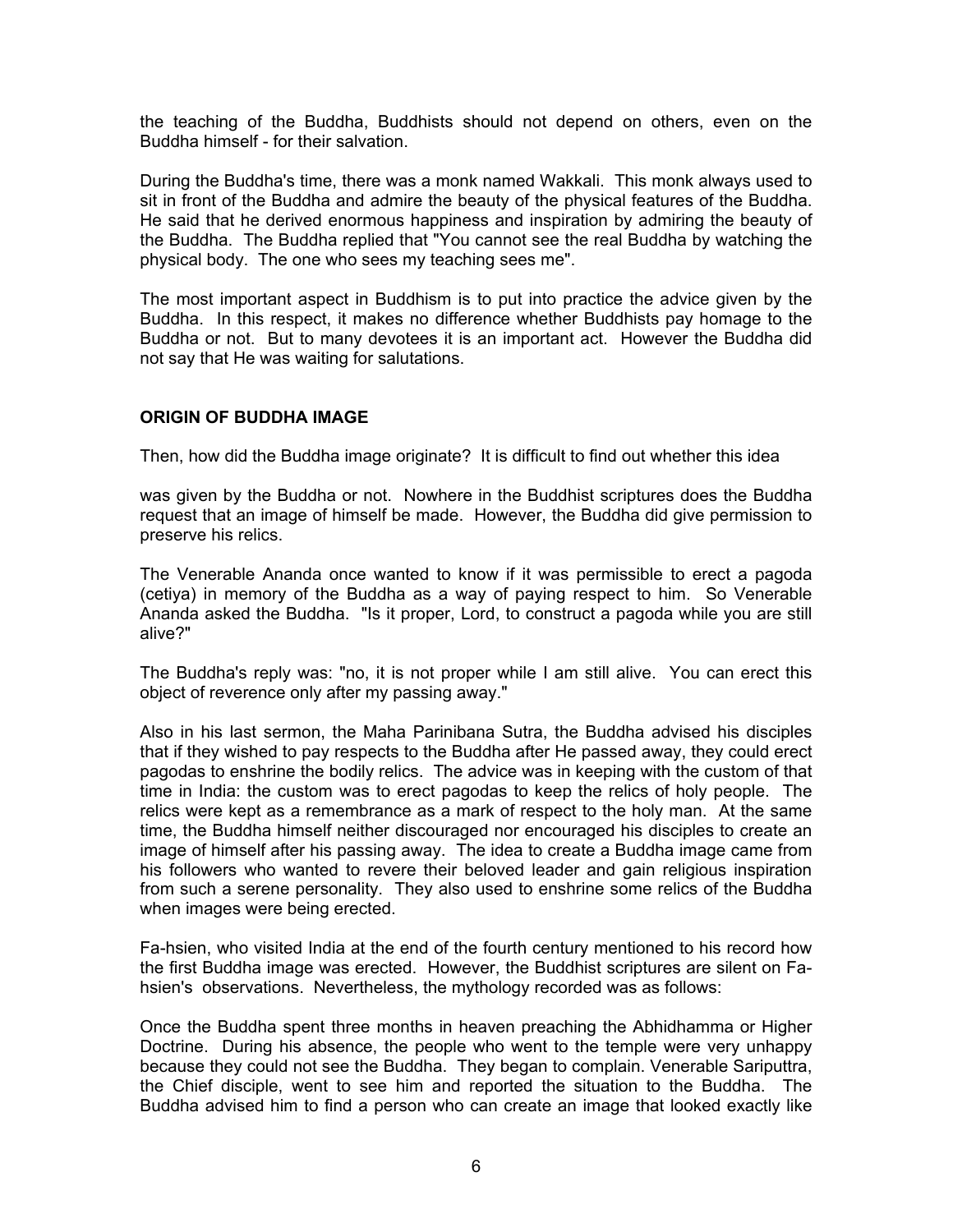him; then the people would be happy to see the image of the Buddha. Sariputtra returned and approached the king to ask his favour to find the person who could create a replica of the Buddha. Soon a man was found; he carved the image out of sandal wood. After the image was placed in the temple, the people became very happy. From this time, onwards, according to Fa-hsien, people started copying this replica of the Buddha.

But it is difficult to find evidence in Buddhist literature and history to support the existence of Buddha images in India until nearly 500 years after the Buddha's passing away. At that time, the devotees used to pay their respects to the Buddha by keeping either a lotus flower or only the picture of the feet of the Buddha. It would appear that at the beginning some Buddhists were also not in favour of erecting the image of the Buddha, since it was quite possible that the salient features of the Budha might be distorted.

Many historians claimed that the Buddha image was first erected in India during the period of Greek occupation. The Greeks helped and encouraged the Indian people in the art of erecting the images of the Buddha. Since that time, people in many countries began erecting images. The images in the various countries were sculptured according to the style and artistic expression embodying the physical features of the people in the particular country. Within each Buddhist country, the style of the Buddha image also evolved into different forms and styles conforming to the different periods of its history.

# **WHAT INTELLECTUALS SAY ABOUT THE BUDDHA IMAGE**

Pandit Nehru, former Prime Minister of India, remarked about the Buddha image:

"His eyes are closed, but some power of the spirit look out of them and a vital energy fills the frame. The ages roll by and Buddha seems not so far away after all; his voice whispers in our ears and tells us not to run away from the struggle but, calm-eyed to face it, and to see in life ever greater opportunities for growth and advancement". He also has said. "When I was in jail, I used to think of this statue, and it was a source of tremendous inspiration to me".

During the second world war, General Ian Hamilton found an image of the Buddha in the ruins of a Temple in Burma. He sent this image to Winston Churchill, who was then the Prime Minister of Great Britain, with the message.

"When you are worried, just look at this reposeful attitude and smile at your worries:.

Count Keyseling, a philosopher, said:

"I know nothing more grand in this world than the figure of the Buddha; it is an absolutely perfect embodiment of spirituality in the visible domain".

Another scholar said:-

"The images we see of the Buddha are symbolic representations of qualities. The homage and respect paid to the Buddha is but a symbolic veneration of his greatness and the happiness we find in his teaching.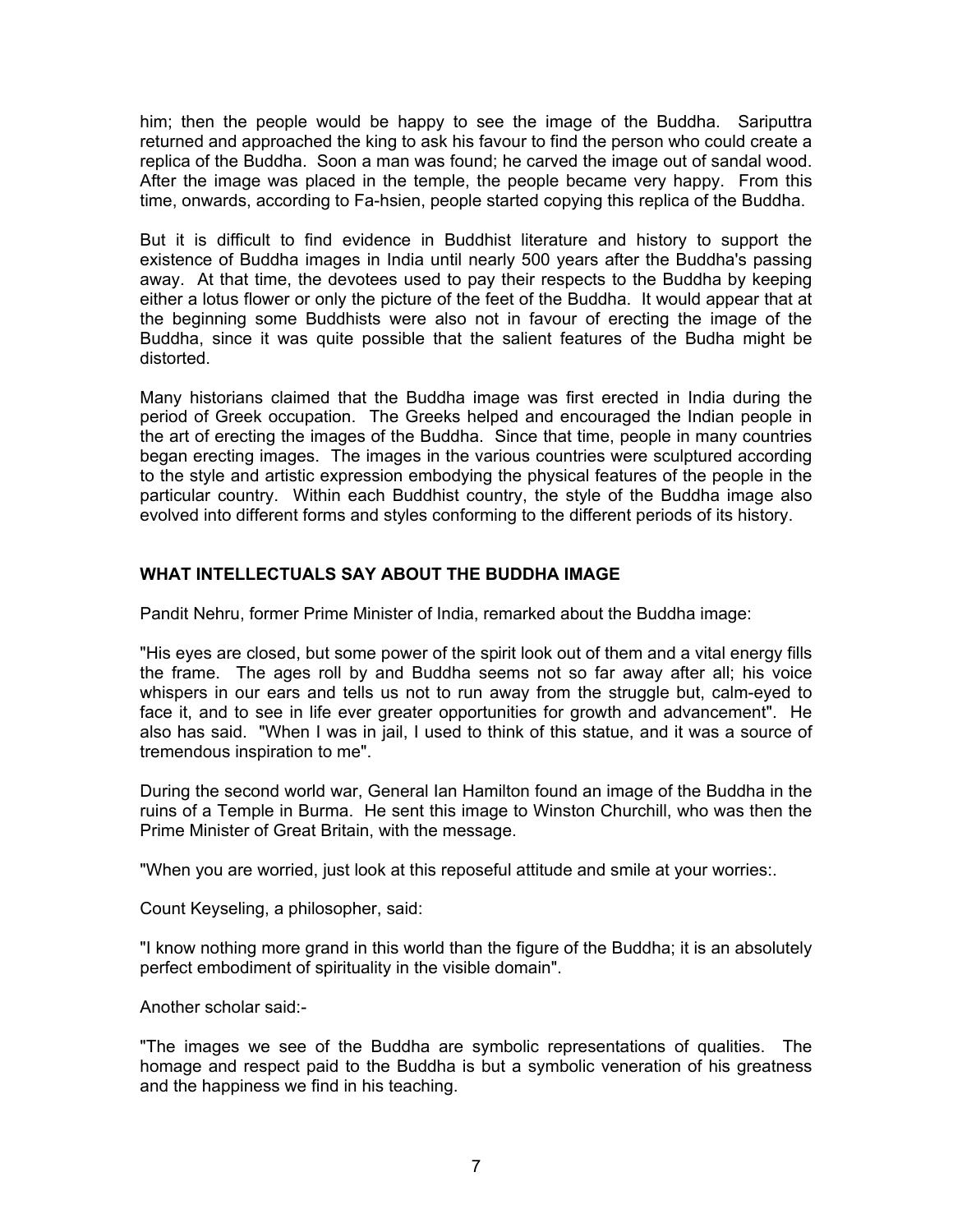The calm and serene image of the Buddha has been a common concept of ideal beauty. The Buddha's image is the most precious, common asset of Asian cultures. Without the image of the Buddha, Asia would become nothing more than a geographical expression, however prosperous she may be.

Buddhists respect the Buddha statue as a monument of the greatest, wisest, most perfect and compassionate religious teacher who ever lived in this world. The image is necessary to recall the Buddha and his great qualities which inspired millions of people from generation to generation throughout the civilized world. It helps them to concentrate on the Buddha. They feel in their minds the living presence of the master so that their act of worship may be vivid and significant.

As a Buddhist, it would be most appropriate for you to have either a Buddha image or a picture of the Buddha in your home. Keep this image or picture not as an ornamental showpiece but as an object of admiration, inspiration and veneration. The serene figure of the Buddha, an emblem radiating loving -kindness, purity and perfection, serves as a source of consolation and inspiration in helping you to overcome whatever difficulties, worries that you may have to face in your day-to-day activities in this troubled world. When you venerate the Buddha, you will be greatly rewarded if you meditate for a short while by focusing your mind on the great and noble qualities of the Buddha; if you think of the Great Teacher you can perfect yourself through his guidance. It is therefore, not unnatural that this respect should express itself in some of the finest and most beautiful art and sculpture the world has ever seen.

Another well-known writer said in his philosophical language on the real meaning of paying homage to the Buddha, as follows:-

"We too need the act of homage though its adoration is directed, not to a person-for in truth all personality is a dream -but to our hearts' ideal. Thus may we ever find fresh strength and build a shrine of our own lives, cleansing our hearts till they are worthy to bear the image in an innermost sanctuary of love. Upon that altar all of us need to offer gifts not of dying lights, fading flowers and fleeting, but of deeds of love, of sacrifice, and selflessness towards those about us".

Anatol France, in his autobiography writes, "On the first of May, 1890, chance led me to visit a Musuem in Paris. There standing in the silence and simplicity of the gods of Asia, my eyes fell on the statue of the Buddha who beckoned to suffering humanity to develop understanding and compassion. If ever a god walked on this earth. I felt here was he. I felt like kneeling down to him and praying to him as to a God."

Mr. Ouspensky, another western writer expressed his feelings about a Buddha image that he found in Sri Lanka. He said: "This Buddha is quite an exceptional piece of art. I do not know of any other work of art which stands on the same level as the Buddha with the sapphire eyes that is to say I know of no work which expresses in itself so completely the idea of religion as the face of this Buddha expresses the idea of Buddhism. Further he said :- "There is no need to read large volumes of Buddhism, or to walk with professors who study Eastern religions or with learned Bhikkhus. One must come here, stand before the Buddha let the gaze on those blue eyes penetrate one's life, and one will understand what Buddhism is'.